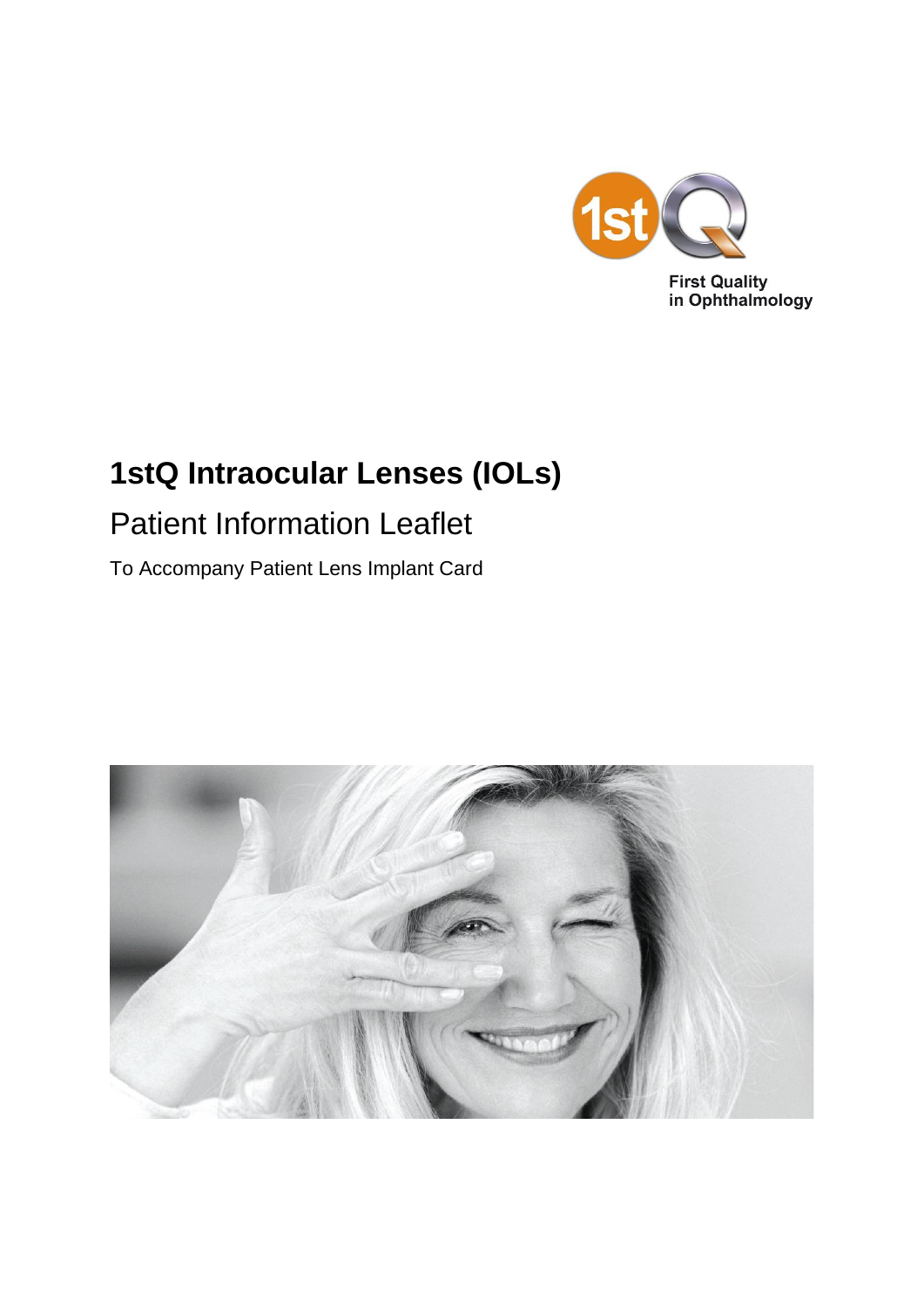# **Table of Contents**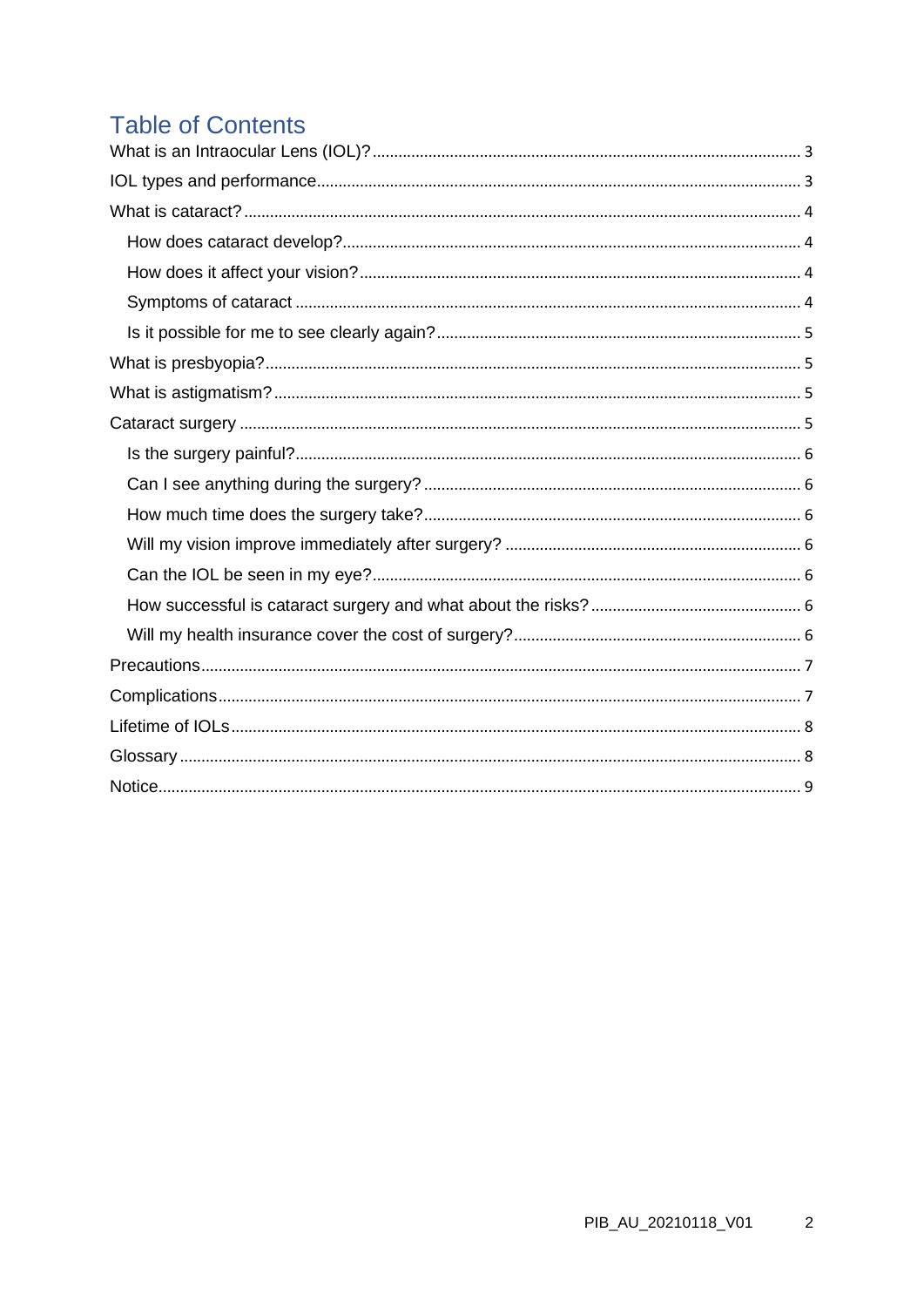## <span id="page-2-0"></span>What is an Intraocular Lens (IOL)?

An intraocular lens (IOL) is an artificial lens designed to replace the crystalline lens of the eye after cataract surgery. With a diameter of only 13 mm, an IOL is around half the size of a regular paper clip.



*The real size of your IOL: Compared to a standard paper clip (28 mm)*

The history of IOLs began during the Second World War when Royal Air Force pilots suffered eye injuries from shattered Perspex aircraft canopies, but their body's immune system did not react to the PMMA splinters.

Modern soft, foldable acrylic IOLs are made from a material chemically similar to PMMA lenses, which are proven to be safe in the eye.

### <span id="page-2-1"></span>IOL types and performance

**Monofocal intraocular lenses** can provide sharp vision at only one distance. Clear vision is usually set for far distance and glasses are needed for intermediate and near vision tasks. If you have astigmatism, a **monofocal toric** lens can be implanted.



**Trifocal intraocular lenses** are an advanced solution that can provide sharp vision at all distances without the need for glasses after cataract surgery. If you have astigmatism, a **trifocal toric** lens can be implanted to simultaneously correct astigmatism, with the same lens.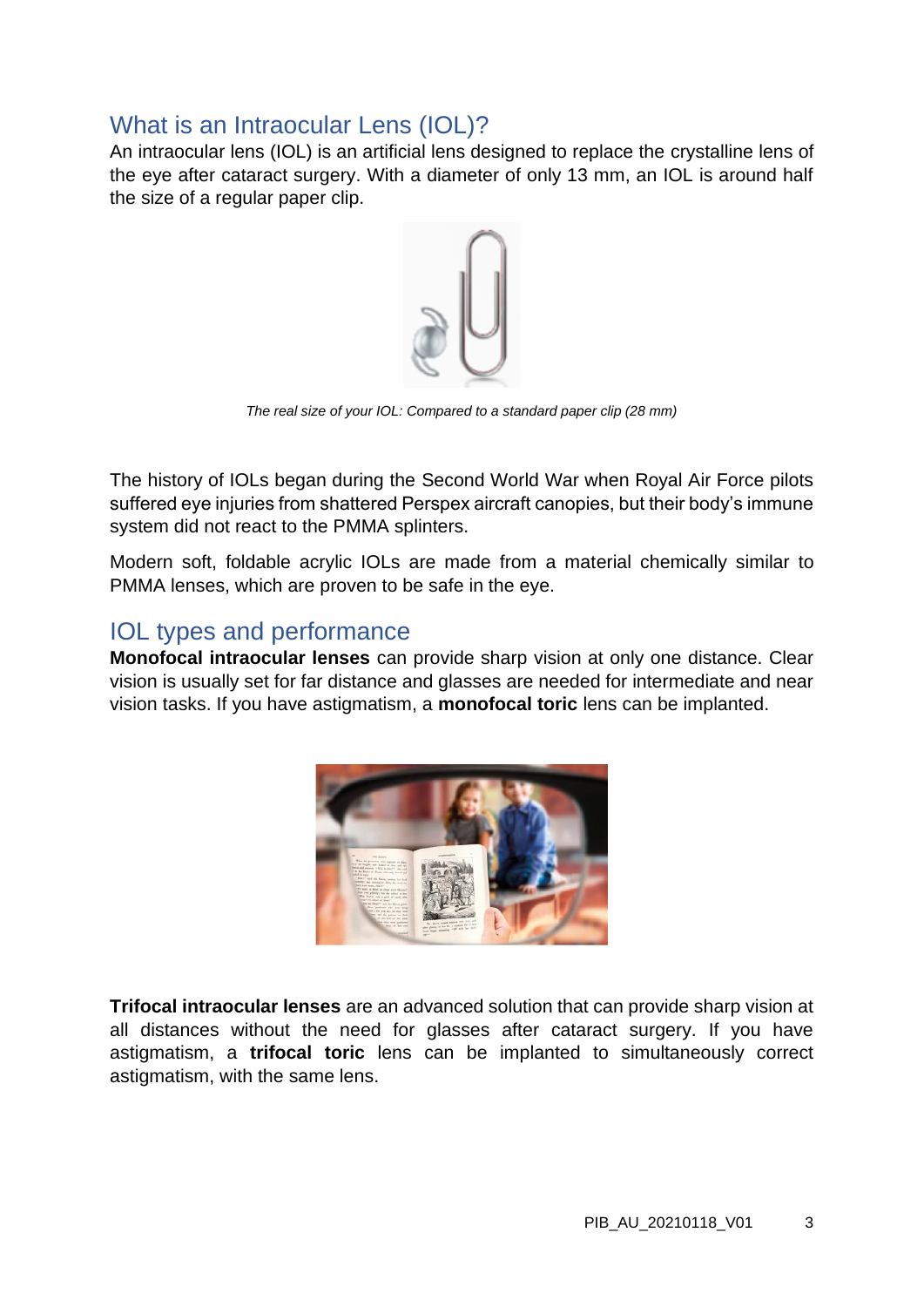

**AddOn supplementary lenses** are implanted in to the ciliary sulcus in addition to the IOL in the capsular bag. They may be used for correction of refractive errors, presbyopia and astigmatism. They can either be implanted in a single planned procedure together with the primary lens, or at any time later in the pseudophakic eye.

### <span id="page-3-0"></span>What is cataract?

### <span id="page-3-1"></span>How does cataract develop?

As people age, the natural crystalline lens of the eye becomes cloudy. The most common cause of cataract is age-related, however, cataract can also develop due to trauma, the use of certain medications, or the presence of certain disease. Cataract can be present in one or both eyes.

#### <span id="page-3-2"></span>How does it affect your vision?

Cataract can cause blurred vision, problems with glare and faded colours. Difficulties with night vision can also occur. The severity of your cataract depends on multiple factors, including your age and individual health conditions.



Currently, no medications are available to treat cataract and restore your vision. The only effective solution is the surgical removal of the cataractous lens along with its replacement with an artificial lens (IOL).

#### <span id="page-3-3"></span>Symptoms of cataract

- Blurred or cloudy vision
- Faded colours
- Light sources can be disturbing (for example dazzling car lights at night, halos around lights, other dazzling lights, distracting light around lamps)
- Limited night vision
- Double or multiple vision
- Frequent changes needed in the diopter of glasses or contact lenses

Consult your ophthalmologist for detailed information or possible solutions.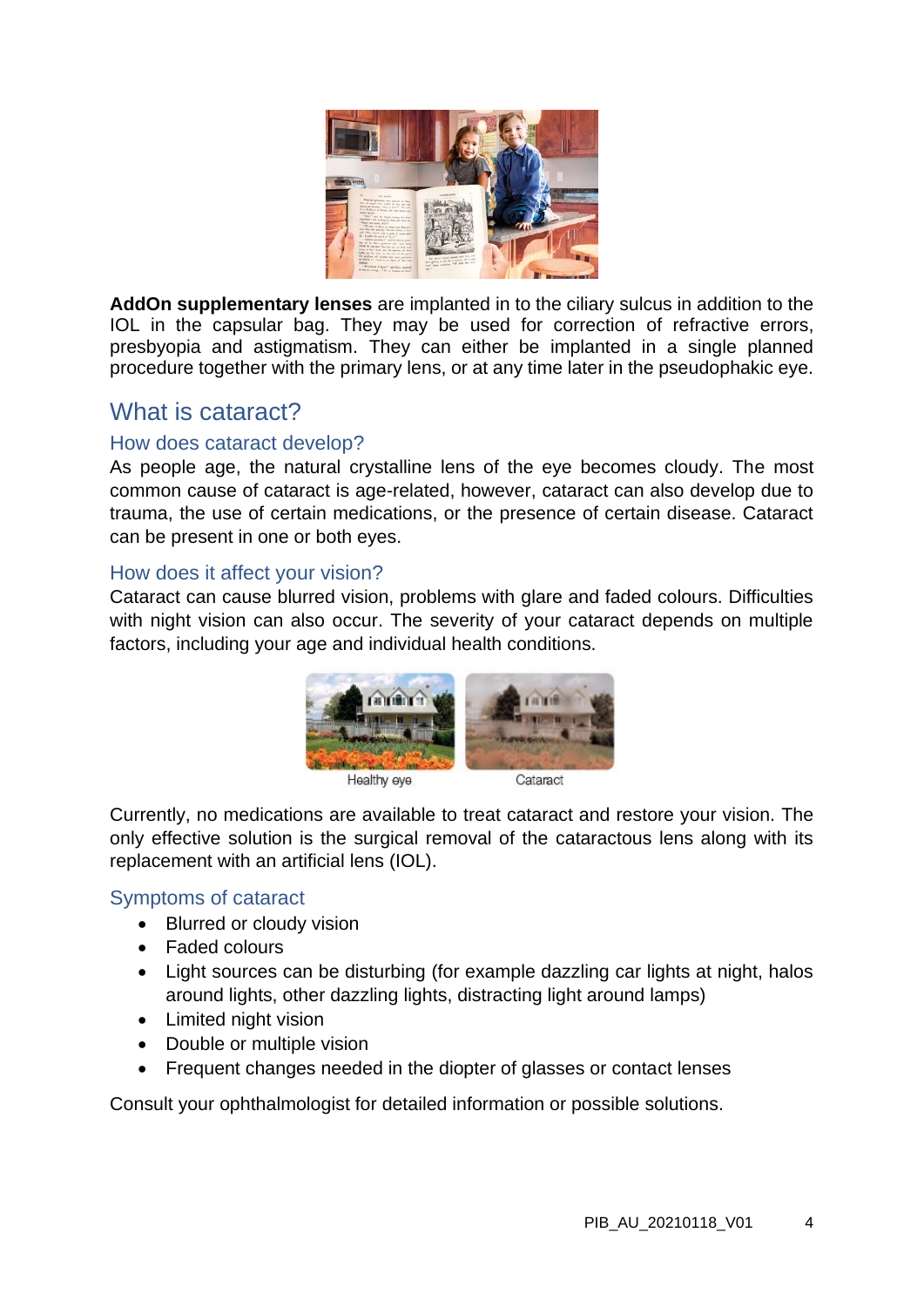

### <span id="page-4-0"></span>Is it possible for me to see clearly again?

After a visual acuity test and a thorough examination, your doctor will make the right diagnosis for you. If your doctor determines that you have cataract, further examination will be required to find the most appropriate surgical procedure, according to your individual needs.

### <span id="page-4-1"></span>What is presbyopia?

Presbyopia is a condition of the eye where the natural crystalline lens has lost its elasticity and adaptability, making it increasingly difficult for the eye to focus on nearby objects.

### <span id="page-4-2"></span>What is astigmatism?

Astigmatism is the condition when the cornea doesn't have a regular, evenly curved shape but an ovoid shape, similar to a rugby ball. In the astigmatic eye, the light rays passing through the cornea do not meet at a single focal point, which causes blurred images, often resulting in poor vision. Special toric IOLs can correct this kind of refractive error in the eye.

### <span id="page-4-3"></span>Cataract surgery

During cataract surgery, the blurred lens is removed and an artificial lens is implanted into your eye. The doctor makes a small cut (1.8-2.2 mm) on the cornea. Using an ultrasonic or laser instrument, the doctor slices the cataractous lens into tiny pieces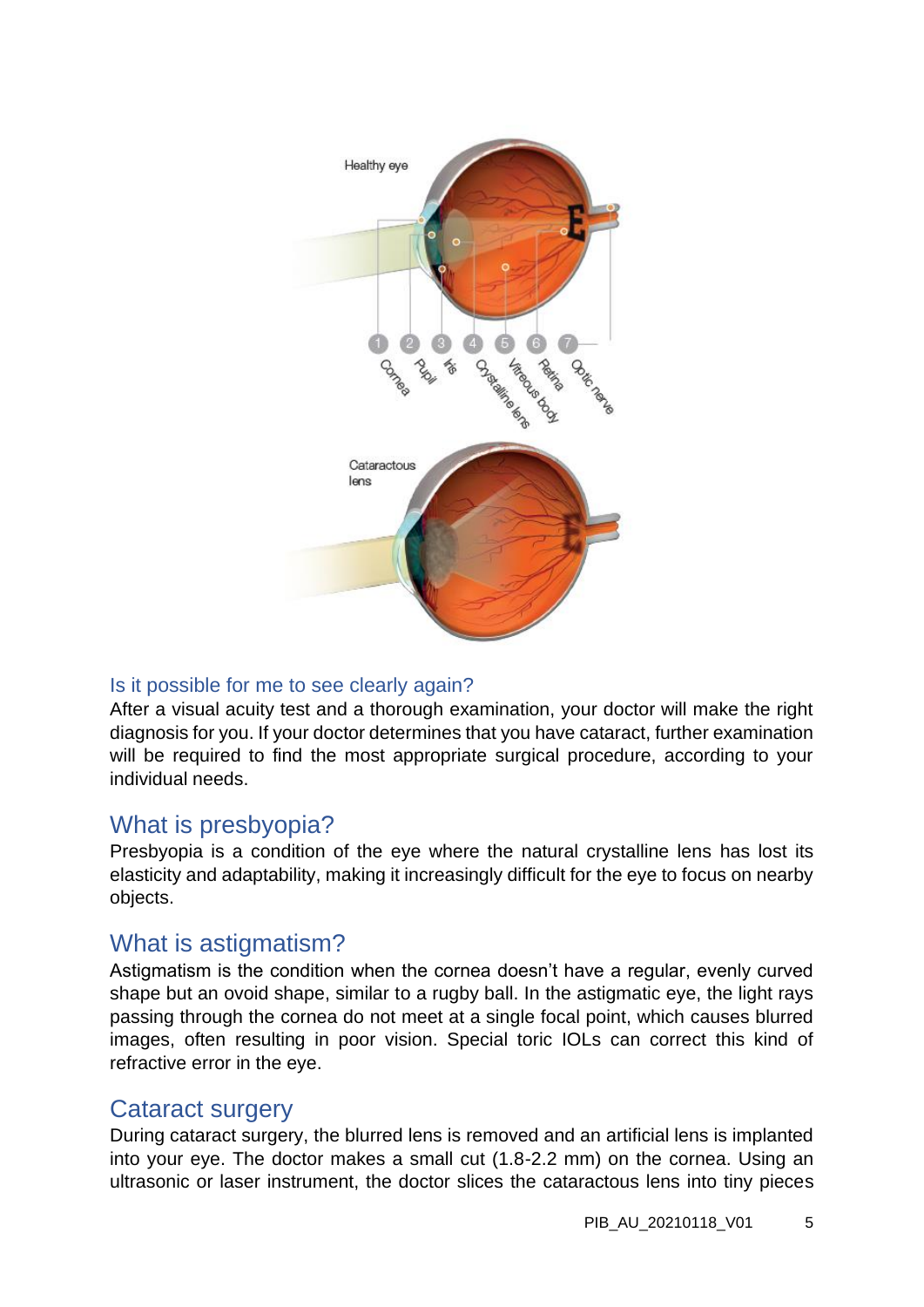and sucks it out from the capsular bag. The IOL is then implanted through the same small incision.



#### <span id="page-5-0"></span>Is the surgery painful?

Cataract surgery is usually not painful due to the use of anesthesia.

#### <span id="page-5-1"></span>Can I see anything during the surgery?

It is possible that you will see light and movement.

#### <span id="page-5-2"></span>How much time does the surgery take?

The average duration of the surgical procedure is usually not more than 20-30 minutes.

#### <span id="page-5-3"></span>Will my vision improve immediately after surgery?

You are likely to experience an immediate improvement in your vision, however, it might take a few weeks to achieve optimal visual outcomes.

#### <span id="page-5-4"></span>Can the IOL be seen in my eye?

Usually the IOL cannot be seen in your eye.

#### <span id="page-5-5"></span>How successful is cataract surgery and what about the risks?

Cataract surgery is considered to be one of the safest operations with a success rate over 98%. It is also one of the most common operations performed in the world. While the surgery is considered a safe procedure, the occurrence of complications and adverse events cannot be completely ruled out. However, these adverse events are relatively rare and can be treated successfully.

#### <span id="page-5-6"></span>Will my health insurance cover the cost of surgery?

Your health insurance provider may cover most of the costs associated with cataract surgery including the intraocular lens. Please contact your health insurance provider to find out what you are covered for and if there are any out of pocket costs.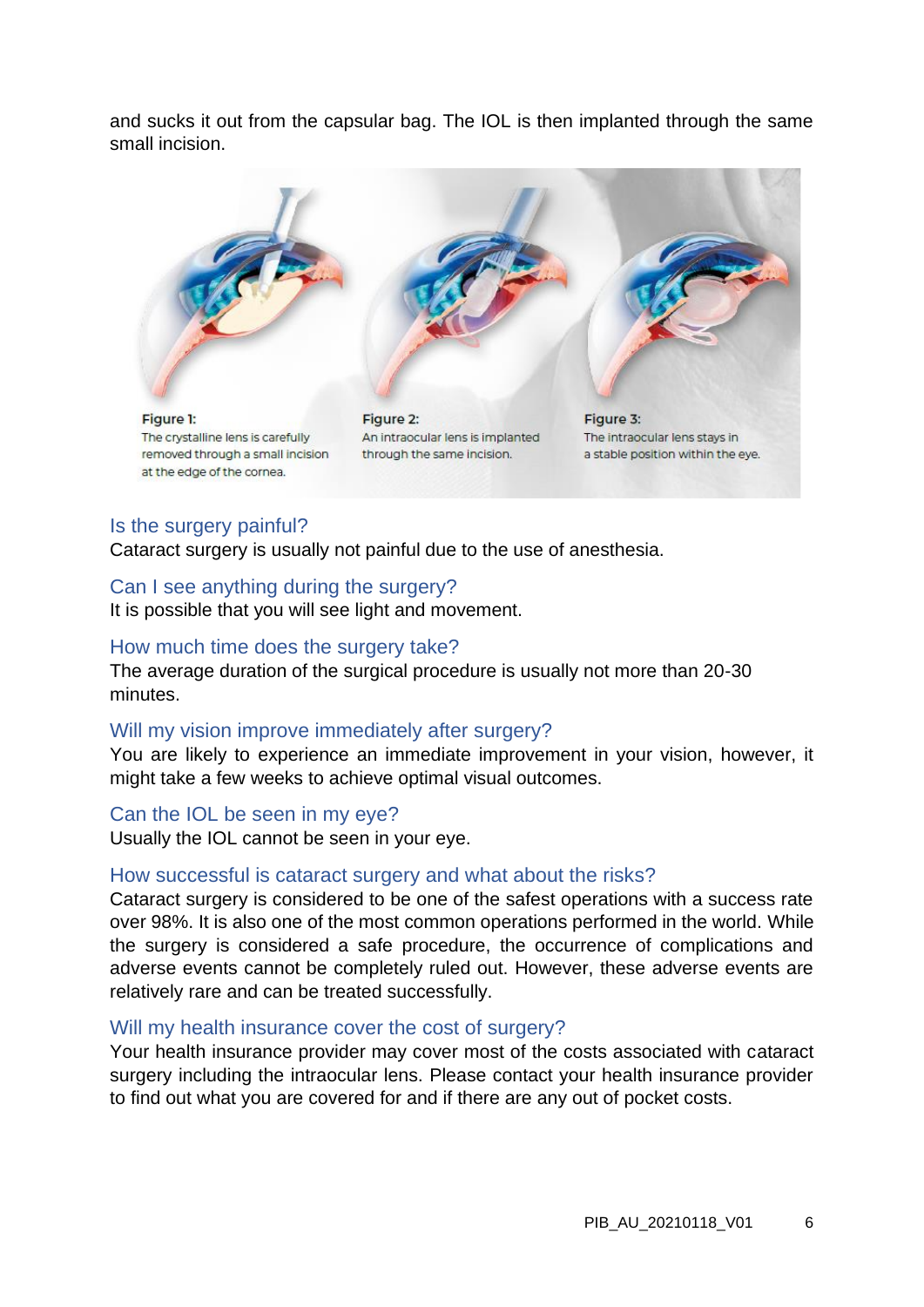### <span id="page-6-0"></span>**Precautions**

Your doctor is supposed to evaluate your condition before surgery in order to determine the risk/benefit ratio of the implantation if you have one or more of the following preexisting conditions. These conditions do not necessarily pre-empt surgery but should definitely be considered by the surgeon:

- Choroidal hemorrhage
- Significant vitreous loss
- Extremely shallow anterior chamber
- Posterior capsule rapture
- Severe corneal dystrophy
- Severe optic nerve atrophy
- Zonular separation
- Colour vision deficiencies
- Uncontrolled glaucoma
- Chronic uveitis
- Diabetic retinopathy
- Retinal detachment
- Recurrent anterior or posterior segment inflammation of unknown etiology
- Clinically significant macular/RPE changes
- Keratoplasty, especially in case of toric IOLs

## <span id="page-6-1"></span>**Complications**

As with any surgical procedure, there is risk involved. The following non-exhaustive list specifies the complications associated with the implantation of IOLs. All are relatively rare and treatable conditions.

**Corneal damage or edema.** Swelling of the cornea.

**Cystoid macular edema.** Painless swelling of the retina.

**Secondary glaucoma.** Raised eye pressure due to an identifiable cause.

**Pupillary block.** Occurs when the flow of fluids between the chambers of the eye is obstructed. It can lead to glaucoma.

**Uveitis.** A form of eye inflammation. It may entail eye redness, pain and blurred vision.

**Iris trauma.** Any trauma to the iris may degrade visual function.

**Hemorrhage.** Bleeding.

**Damage to the zonules or to the capsule with consequential IOL dislocation.** When the apparatus that holds the IOL in place within the eye is damaged, it may result in a dislocated IOL that would lead to impaired function.

**Posterior capsule opacification.** Occurs when a cloudy layer of scar tissue forms behind your IOL implant.

**Postoperative calcification of the IOL.** Rare cloudiness of the implant after surgery.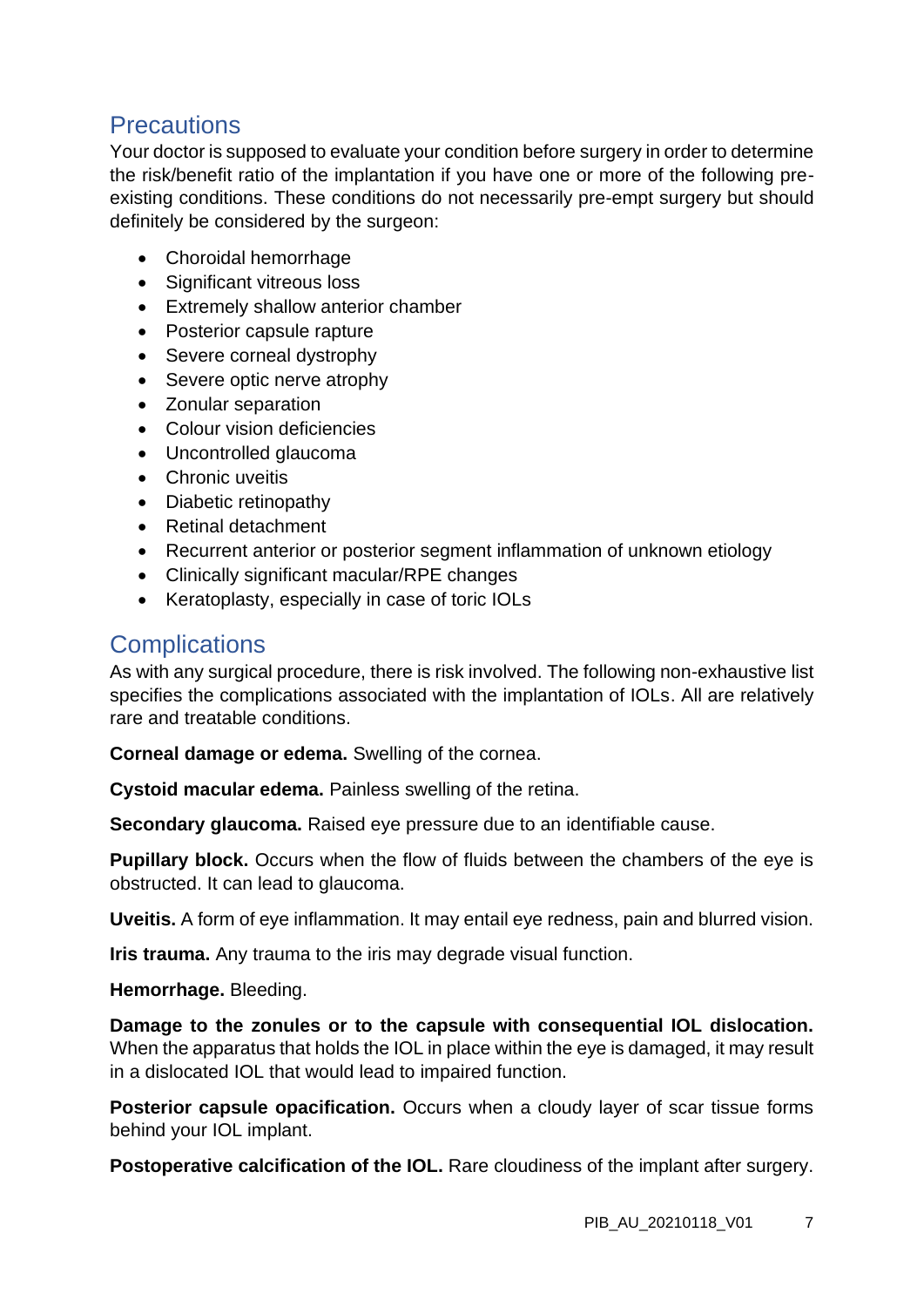**Endophthalmitis.** Inflammation of the interior cavity of the eye, usually caused by infection.

**Asthenopic discomfort.** Eye strain.

**Reduced contrast sensitivity.** The ability to distinguish between finer and finer increments of light versus dark (contrast) is impaired.

**Reduced night vision or in poor visibility conditions.**

**Perception of halos or radial lines around point sources of light.**

**Dissatisfactory visual outcome due to incorrect IOL refraction.** Occurs when the power of the IOL was incorrectly calculated prior to surgery.

### <span id="page-7-0"></span>Lifetime of IOLs

The lifetime of an IOL after implantation is defined as at least 20 years. During this period, the characteristics and performance of the IOL do not affect your health or safety negatively as long as the IOL is subject to stresses that may occur in normal conditions of use.

### <span id="page-7-1"></span>**Glossary**

**Accommodation.** The adjustment of the crystalline lens to keep close objects in focus on the retina.

**Astigmatism.** A common vision condition that causes blurred vision. It usually occurs when the cornea (the clear front cover of the eye) is irregularly shaped.

**Hyperopia.** Also known as far-sightedness, it is a common vision condition which results in near objects appearing blurry, whereas far objects may appear normal.

**Intraocular Lens (IOL).** An artificial lens implanted in the eve during cataract surgery or clear lens extraction.

**Monofocal IOL.** The most common type of intraocular lens for cataract patients. Monofocal lenses are usually designed to restore far vision, while near vision usually will need further correction.

**Monofocal toric IOL.** Monofocal IOLs which also correct astigmatism.

**Myopia.** Also known as near-sightedness, it is a common vision condition which results in far objects appearing blurry, while near objects may appear normal.

**PMMA.** Polymethyl methacrylate, plexiglass.

**Trifocal IOL.** Novel intraocular lenses with advanced technology, providing sharp vision for all distances (near, intermediate and far).